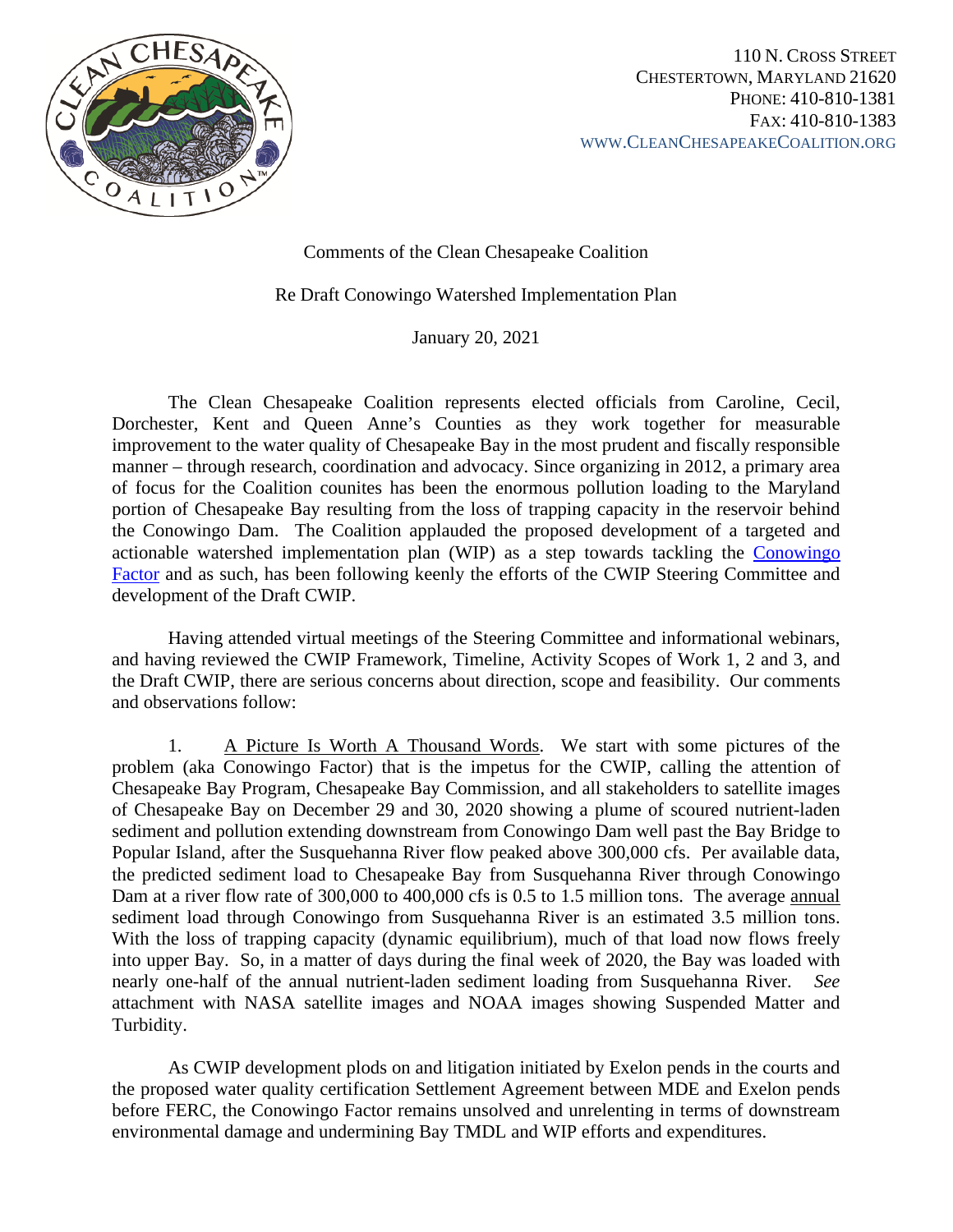2. Nothing New or Innovative. Among the five Guiding Principles of the CWIP Framework is Efficiency in Innovation. The 5<sup>th</sup> Principle reads:

Implement the Conowingo WIP building on existing, successful programs, as much as is feasible, **to avoid creating duplicative bureaucracies**. At the same time, strive for innovation, **leverage new technologies**, and, where appropriate, **develop new implementation approaches**. [emphasis added]

As presented, the Draft CWIP will indeed foster "duplicative bureaucracies" with nothing new or innovative to address the Conowingo Factor. Proposing existing BMPs – forest buffers, urban stormwater management, soil conservation, agriculture restrictions, etc. – is hardly a new plan.

Recognizing that the loss of trapping capacity in Conowingo reservoir requires an additional reduction of 6 million pounds of nitrogen and 0.26 million pounds of phosphorus loading to Chesapeake Bay to meet TMDL goals, there is simply not enough money or proven technology to mitigate the impacts of such pollution loading by way of downstream (below the Dam) BMPs. The entire focus of the CWIP should be upstream – in the Conowingo reservoir for dredging and sediment management and in the geographic extent of the primary CWIP strategy (the Susquehanna River Basin) for measures that will reduce pollution loading to Susquehanna River. The focus should be on pollution loading reduction at the source, not hopeful mitigation downstream after the loading.

3. MDE Water Quality Certification for Conowingo Dam as a Resource. The Clean Water Act Section 401 water quality certification for Conowingo Dam relicensing issued by Maryland Department of the Environment (MDE) in April 2018 should inform the CWIP in terms of scientifically justified programs and measures to address and mitigate the environmental degradation attributable to the Conowingo Factor.

It is astounding that there is no serious consideration in the Draft CWIP of either beneficial use of dredge spoils or cultivation of oysters as a best management practice (BMP), despite both being part of MDE's bold and historic water quality certification for Conowingo Dam relicensing. At a minimum, we would expect dredging to be mentioned as an option for offsetting the assumption error in the original Bay TMDL (Appendix T), especially given that the Framework on the Steering Committee's web page specifically encourages this among the innovative components to be considered (*see* page 4, item 6: "Managing reservoir sediment through dredging and innovative and/or beneficial re-use…". If the plan is to wait for the Conwingo Sediment Charaterization and Innovative Reuse and Beneficial Use Pilot Project managed by Maryland Environmental Service to be completed, then that project (first announced in 2017) should be expedited.

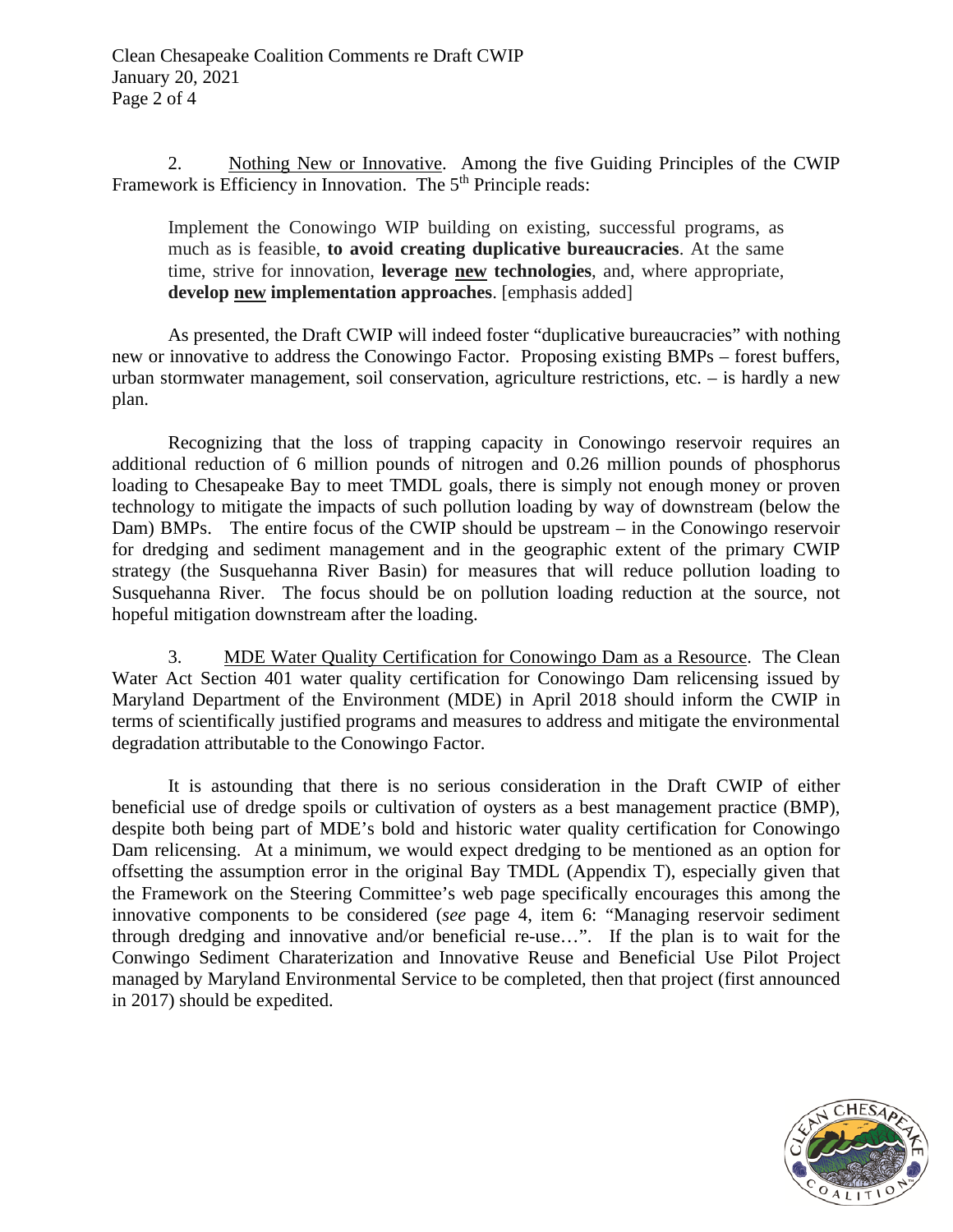In that same vein, we note that the final CWIP will be guided by the *2014 Watershed Agreement* and the *2010 Bay TMDL*, neither of which adequately considered the lost trapping capacity at the Conowingo Dam. Indeed, the *2014 Watershed Agreement* makes zero mention or reference to the Conowingo Factor. Relying on the same familiar BMPs will make it decidedly difficult to "avoid double-counting" (Guiding Principle #4). For example, if a stream restoration project or stormwater management facility is installed near a Pennsylvania tributary leading to the Susquehanna River, how will/can it be determined that credit for such BMP is attributable to the CWIP or Pennsylvania's WIP? In the scheme of things, why would it matter if the BMPs in both WIPs are the same?

4. Data Quality and Message. It is well known and documented that the 2016 Lower Susquehanna River Watershed Assessment (LSRWA) was flawed in its assumptions and modelling, due in part to Exelon's out-sized influence on the process. It is disingenuous for government agencies and environmental NGOs to cite the LSRWA as the best available "science" for the conclusion that dredging some amount of the accumulated nutrient-laden sediment in Conowingo reservoir is unfeasible and/or cost-ineffective as a sediment management strategy, and therefore off the table; while promising taxpayers that implementation of the same old BMPs upstream in the most dilatory of the Bay watershed states is more cost-effective and better for the Bay's health. We expected that development of the CWIP would include serious consideration of dredging and other sediment management options as practices intended to keep some of the accumulated sediment and other contaminants sitting in Conowingo reservoir from every reaching the Maryland portion of the Bay. Can some of the \$600,000 awarded to the CWIP be used to re-run the LSRWA models to account for the now undeniable state of dynamic equilibrium in the reservoir?

On the CBP website is an article titled "Long-awaited Conowingo plan begins to take shape" and in that article a project manager from the Center for Watershed Protection is quoted as saying: "addressing the increasing nutrient and sediments loads to the Chesapeake Bay as a result of the Conowingo Dam…is a complex and challenging task." To the contrary, addressing the Conowingo factor can and should be approached in simplistic terms: the 14-mile (9,000 acre) Conowingo reservoir is the largest stormwater management pond in the entire Bay watershed and it is full (after more than 90 years of trapping); without dredging there will be no trapping function; without trapping some Susquehanna River pollution the upper Bay has no ecological breathing room and will be suffocated in sedimentation as more frequent and intense weather events are projected to befall the Bay watershed due to climate change.

It would be an understatement to say that we are disappointed by the Draft CWIP. Coalition counties are not prepared to accept that the situation at Conowingo Dam is the new normal or that time is on the side of downstream interests to address the Conowingo Factor. The CWIP was heralded as a unique approach to a complex problem and instead seems to be redundant at best when compared to other Bay watershed state WIPs. Reallocating the load among jurisdictions does nothing to prepare us for the ecological damage the next major storm event will cause in the Bay. To be meaningful, the CWIP must focus primarily on regaining the